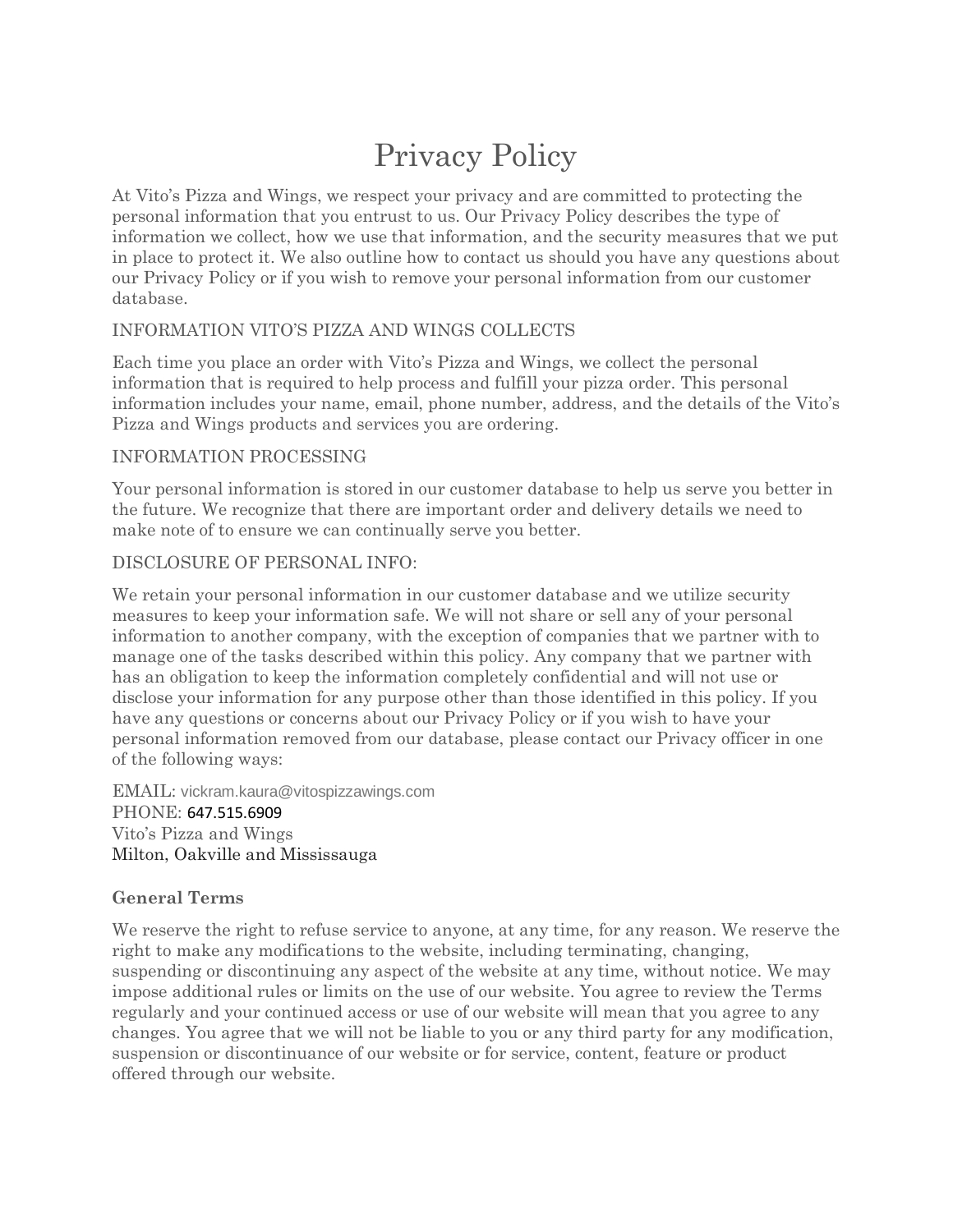#### Errors /Omissions

Please note that our website may contain typographical errors or inaccuracies and may not be complete or current. We reserve the right to correct any errors, inaccuracies or omissions and to change or update information at any time, without prior notice (including after an order has been submitted). Such errors, inaccuracies or omissions may relate to product description, pricing, promotion and availability and we reserve the right to cancel or refuse any order placed based on incorrect pricing or availability information, to the extent permitted by applicable law.

We do not undertake to update, modify or clarify information on our website, except as required by law.

## Disclaimer/ Limitation of Liability

You assume all responsibility and risk with respect to your use of our website, which is provided "as is" without warranties, representations or conditions of any kind, either express or implied, with regard to information accessed from or via our website, including without limitation, all content and materials, and functions and services provided on our website, all of which are provided without warranty of any kind, including but not limited to warranties concerning the availability, accuracy, completeness or usefulness of content or information, uninterrupted access, and any warranties of title, non-infringement, merchantability or fitness for a particular purpose. We do not warrant that our website or its functioning or the content and material of the services made available thereby will be timely, secure, uninterrupted or error-free, that defects will be corrected, or that our websites or the servers that make our website available are free of viruses or other harmful components.

The use of our website is at your sole risk and you assume full responsibility for any costs associated with your use of our website. We will not be liable for any damages of any kind related to the use of our website.

In no event will we, or our affiliates, our or their respective content or service providers, or any of our or their respective directors, officers, agents, contractors, suppliers or employees be liable to you for any direct, indirect, special, incidental, consequential, exemplary or punitive damages, losses or causes of action, or lost revenue, lost profits, lost business or sales, or any other type of damage, whether based in contract or tort (including negligence), strict liability or otherwise, arising from your use of, or the inability to use, or the performance of, our website or the content or material or functionality through our website, even if we are advised of the possibility of such damages.

Certain jurisdictions do not allow limitation of liability or the exclusion or limitation of certain damages. In such jurisdictions, some or all of the above disclaimers, exclusions, or limitations, may not apply to you and our liability will be limited to the maximum extent permitted by law. Indemnification

You agree to defend and indemnify us, and hold us and our affiliates harmless,, and our and their respective directors, officers, agents, contractors, and employees against any losses, liabilities, claims, expenses (including legal fees) in any way arising from, related to or in connection with your use of our website, your violation of the Terms, or the posting or transmission of any materials on or through the website by you, including but not limited